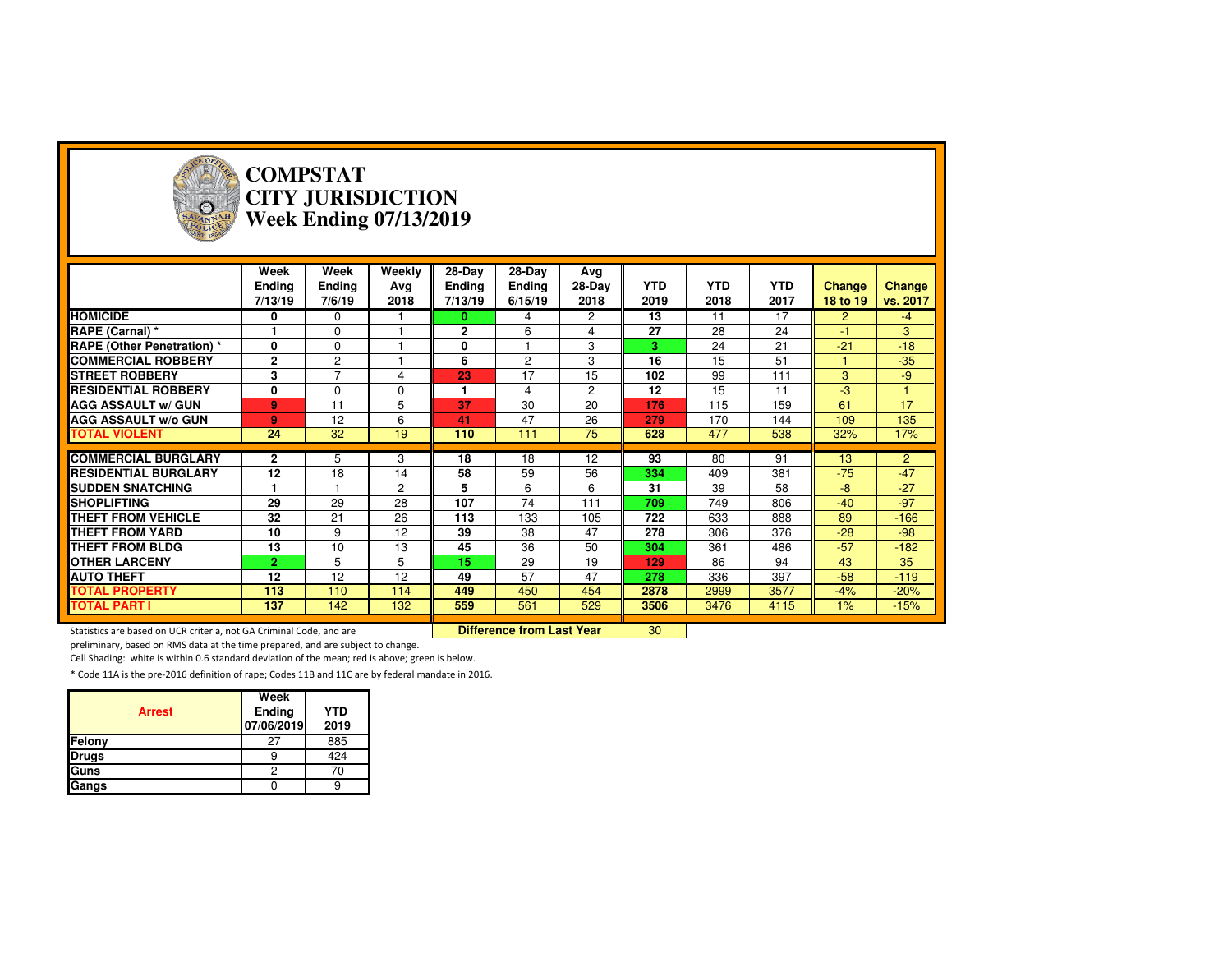

### **COMPSTATNORTH PRECINCTWeek Ending 07/13/2019**

**PRECINCT COMMANDER:**

**CAPT. CARY HILL**

-48



|                                   | Week                 | Week           | Weekly         | 28-Day                   | 28-Day         | Avg            |                |                          |            |               |                 |
|-----------------------------------|----------------------|----------------|----------------|--------------------------|----------------|----------------|----------------|--------------------------|------------|---------------|-----------------|
|                                   | <b>Ending</b>        | Ending         | Avg            | <b>Ending</b>            | <b>Ending</b>  | $28-Day$       | <b>YTD</b>     | <b>YTD</b>               | <b>YTD</b> | <b>Change</b> | <b>Change</b>   |
|                                   | 7/13/19              | 7/6/19         | 2018           | 7/13/19                  | 6/15/19        | 2018           | 2019           | 2018                     | 2017       | 18 to 19      | vs. 2017        |
| <b>HOMICIDE</b>                   | 0                    | 0              | 0              | 0                        |                | 0              | 3              | $\overline{2}$           | 3          |               | 0               |
| RAPE (Carnal) *                   | $\bf{0}$             | $\Omega$       | 0              | 0                        | $\mathbf{2}$   |                | 6              | $\overline{\phantom{a}}$ | 10         | $-1$          | $-4$            |
| <b>RAPE (Other Penetration) *</b> | 0                    | $\Omega$       | 0              | 0                        |                | 0              | $\overline{2}$ | 3                        | 4          | -1            | $-2$            |
| <b>COMMERCIAL ROBBERY</b>         | и                    | $\Omega$       | 0              |                          | $\Omega$       | 0              | $\mathbf{2}$   | 5                        | 6          | $-3$          | $-4$            |
| <b>STREET ROBBERY</b>             |                      | $\mathbf{2}$   |                | 6                        | $\overline{7}$ | 5              | 28             | 29                       | 43         | $-1$          | $-15$           |
| <b>RESIDENTIAL ROBBERY</b>        | $\bf{0}$             | $\Omega$       | 0              | 0                        | 2              | 0              | 3              | 5                        |            | $-2$          | $\overline{2}$  |
| <b>AGG ASSAULT w/ GUN</b>         | $\blacktriangleleft$ | $\mathbf{2}$   |                | 6                        | 8              | 5              | 38             | 30                       | 33         | 8             | 5               |
| <b>AGG ASSAULT w/o GUN</b>        | 3                    | 3              | $\overline{c}$ | 11                       | 19             | 8              | 80             | 50                       | 35         | 30            | $\overline{45}$ |
| <b>TOTAL VIOLENT</b>              | $6\phantom{1}$       | $\overline{7}$ | 5              | 24                       | 40             | 20             | 162            | 131                      | 135        | 24%           | 20%             |
|                                   |                      |                |                |                          |                |                |                |                          |            |               |                 |
| <b>COMMERCIAL BURGLARY</b>        |                      |                |                | 3                        | 2              | 3              | 18             | 17                       | 32         |               | $-14$           |
| <b>RESIDENTIAL BURGLARY</b>       | $\bf{0}$             | $\Omega$       |                | $\overline{\phantom{a}}$ | 15             | 6              | 50             | 47                       | 35         | 3             | 15              |
| <b>SUDDEN SNATCHING</b>           | 0                    |                |                | 2                        | $\overline{c}$ | $\overline{2}$ | 12             | 20                       | 31         | $-8$          | $-19$           |
| <b>SHOPLIFTING</b>                | 6                    | 3              | 4              | 14                       | 5              | 18             | 87             | 151                      | 121        | $-64$         | $-34$           |
| <b>THEFT FROM VEHICLE</b>         | 8                    | 8              | 6              | 28                       | 28             | 23             | 172            | 129                      | 210        | 43            | $-38$           |
| <b>THEFT FROM YARD</b>            | 5                    | 2              | 3              | 10                       | $\overline{7}$ | 13             | 71             | 85                       | 124        | $-14$         | $-53$           |
| <b>THEFT FROM BLDG</b>            | $\overline{2}$       | 6              | 3              | 10                       | 11             | 14             | 72             | 97                       | 157        | $-25$         | $-85$           |
| <b>OTHER LARCENY</b>              | 0                    |                |                | 4.                       | 5              | 6              | 24             | 20                       | 23         | 4             |                 |
| <b>AUTO THEFT</b>                 | 0                    |                | 3              | 5.                       | 10             | 10             | 45             | 64                       | 102        | $-19$         | $-57$           |
| <b>TOTAL PROPERTY</b>             | 22                   | 23             | 23             | 80                       | 85             | 94             | 551            | 630                      | 835        | $-13%$        | $-34%$          |
| <b>TOTAL PART I</b>               | 28                   | 30             | 28             | 104                      | 125            | 114            | 713            | 761                      | 970        | $-6%$         | $-26%$          |

Statistics are based on UCR criteria, not GA Criminal Code, and are **Difference from Last Year** 

preliminary, based on RMS data at the time prepared, and are subject to change.

Cell Shading: white is within 0.6 standard deviation of the mean; red is above; green is below.

| <b>Arrests</b> | <b>Week</b><br><b>Ending</b><br>7/13/19 | <b>YTD</b><br>2019 |
|----------------|-----------------------------------------|--------------------|
| Felony         | 5                                       | 190                |
| Guns           |                                         | 127                |
| <b>Drugs</b>   |                                         | 22                 |
| Gangs          |                                         |                    |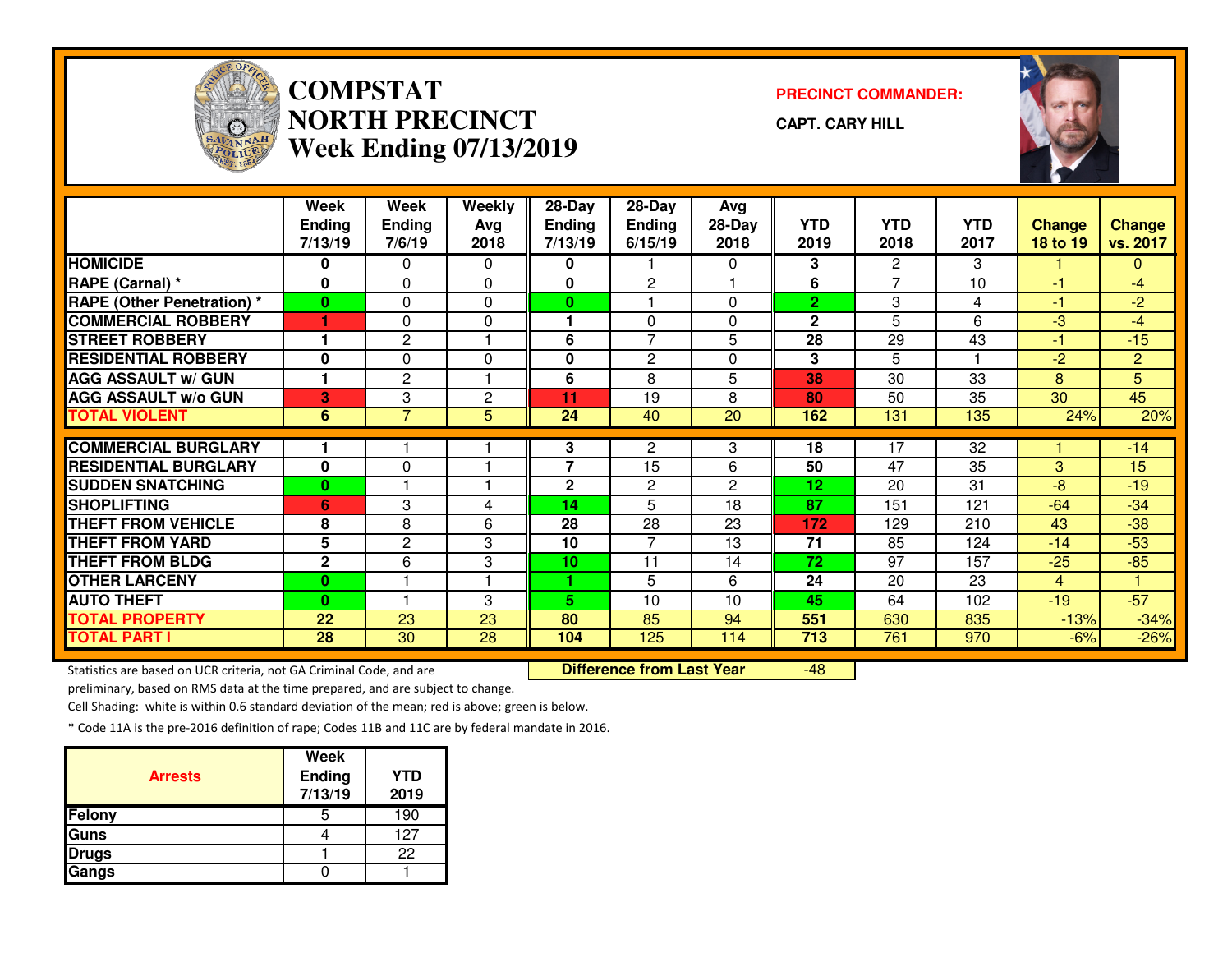

## **COMPSTAT PRECINCT COMMANDER: CENTRAL PRECINCTWeek Ending 07/13/2019**

**CAPT. BEN HERRON**

<sup>19</sup>



|                                   | Week           | Week                  | <b>Weekly</b>  | $28 - Day$    | $28 - Day$      | Avg             |              |            |                 |                |                |
|-----------------------------------|----------------|-----------------------|----------------|---------------|-----------------|-----------------|--------------|------------|-----------------|----------------|----------------|
|                                   | <b>Ending</b>  | <b>Ending</b>         | Avg            | <b>Ending</b> | <b>Ending</b>   | 28-Day          | <b>YTD</b>   | <b>YTD</b> | <b>YTD</b>      | <b>Change</b>  | <b>Change</b>  |
|                                   | 7/13/19        | 7/6/19                | 2018           | 7/13/19       | 6/15/19         | 2018            | 2019         | 2018       | 2017            | 18 to 19       | vs. 2017       |
| <b>HOMICIDE</b>                   | 0              | 0                     | 0              | 0             | 0               |                 | $\mathbf{2}$ | $\Omega$   | 5               | $\overline{2}$ | $-3$           |
| RAPE (Carnal) *                   | $\bf{0}$       | 0                     | $\Omega$       | 0             |                 |                 | 8            | 8          | 10              | $\Omega$       | $-2$           |
| <b>RAPE (Other Penetration) *</b> | $\mathbf{0}$   | 0                     | $\Omega$       | $\bf{0}$      | $\Omega$        |                 |              | 5          | 5               | $-4$           | $-4$           |
| <b>COMMERCIAL ROBBERY</b>         | и              | $\overline{2}$        | $\Omega$       | 3             |                 |                 | 6            | 3          | 8               | 3              | $-2$           |
| <b>STREET ROBBERY</b>             |                |                       |                | 5             | 4               | 5               | 31           | 28         | 29              | 3              | $\overline{2}$ |
| <b>RESIDENTIAL ROBBERY</b>        | 0              | $\Omega$              | $\Omega$       | 0             | $\overline{2}$  |                 | 3            | 4          | 4               | $-1$           | $-1$           |
| <b>AGG ASSAULT w/ GUN</b>         |                | 4                     | $\overline{c}$ | 13            | 9               | $\overline{ }$  | 56           | 46         | 59              | 10             | -3             |
| <b>AGG ASSAULT w/o GUN</b>        |                |                       | $\overline{c}$ | 9             | 6               | $\overline{ }$  | 72           | 46         | 44              | 26             | 28             |
| <b>TOTAL VIOLENT</b>              | 4              | 8                     | 5              | 30            | $\overline{23}$ | 22              | 179          | 140        | 164             | 28%            | 9%             |
|                                   |                |                       |                |               |                 |                 |              |            |                 |                |                |
| <b>COMMERCIAL BURGLARY</b>        |                | 3                     |                | 6             | 5               | 3               | 25           | 22         | $\overline{20}$ | 3              | 5              |
| <b>RESIDENTIAL BURGLARY</b>       | 5              | 7                     | 4              | 17            | 19              | $\overline{15}$ | 104          | 119        | 118             | $-15$          | $-14$          |
| <b>SUDDEN SNATCHING</b>           | $\bf{0}$       | 0                     | 0              | $\bf{0}$      |                 |                 | 4            | 7          | 16              | $-3$           | $-12$          |
| <b>SHOPLIFTING</b>                | 5              | 2                     | 4              | 17            | 13              | 17              | 125          | 102        | 139             | 23             | $-14$          |
| <b>THEFT FROM VEHICLE</b>         | 10             | 5                     | 7              | 25            | 35              | 26              | 168          | 172        | 239             | $-4$           | $-71$          |
| <b>THEFT FROM YARD</b>            | 3              |                       | 4              | 8.            | 18              | 16              | 102          | 89         | 131             | 13             | $-29$          |
| <b>THEFT FROM BLDG</b>            | 4              | 2                     | 3              | 13            | 4               | 13              | 69           | 98         | 99              | $-29$          | $-30$          |
| <b>OTHER LARCENY</b>              | $\overline{2}$ | $\mathbf{2}^{\prime}$ | 1              | 6             | 10              | 5               | 44           | 19         | 27              | 25             | 17             |
| <b>AUTO THEFT</b>                 | $\overline{2}$ | $\overline{c}$        | 4              | 10            | 11              | 14              | 74           | 107        | 118             | $-33$          | $-44$          |
| <b>TOTAL PROPERTY</b>             | 32             | 24                    | 27             | 102           | 116             | 109             | 715          | 735        | 907             | $-3%$          | $-21%$         |
| <b>TOTAL PART I</b>               | 36             | 32                    | 33             | 132           | 139             | 131             | 894          | 875        | 1071            | 2%             | $-17%$         |

Statistics are based on UCR criteria, not GA Criminal Code, and are **Difference from Last Year** 

preliminary, based on RMS data at the time prepared, and are subject to change.

Cell Shading: white is within 0.6 standard deviation of the mean; red is above; green is below.

| <b>Arrests</b> | <b>Week</b><br><b>Ending</b><br>7/13/19 | <b>YTD</b><br>2019 |
|----------------|-----------------------------------------|--------------------|
| Felony         | 5                                       | 233                |
| <b>Drugs</b>   |                                         | 111                |
| Guns           |                                         |                    |
| Gangs          |                                         |                    |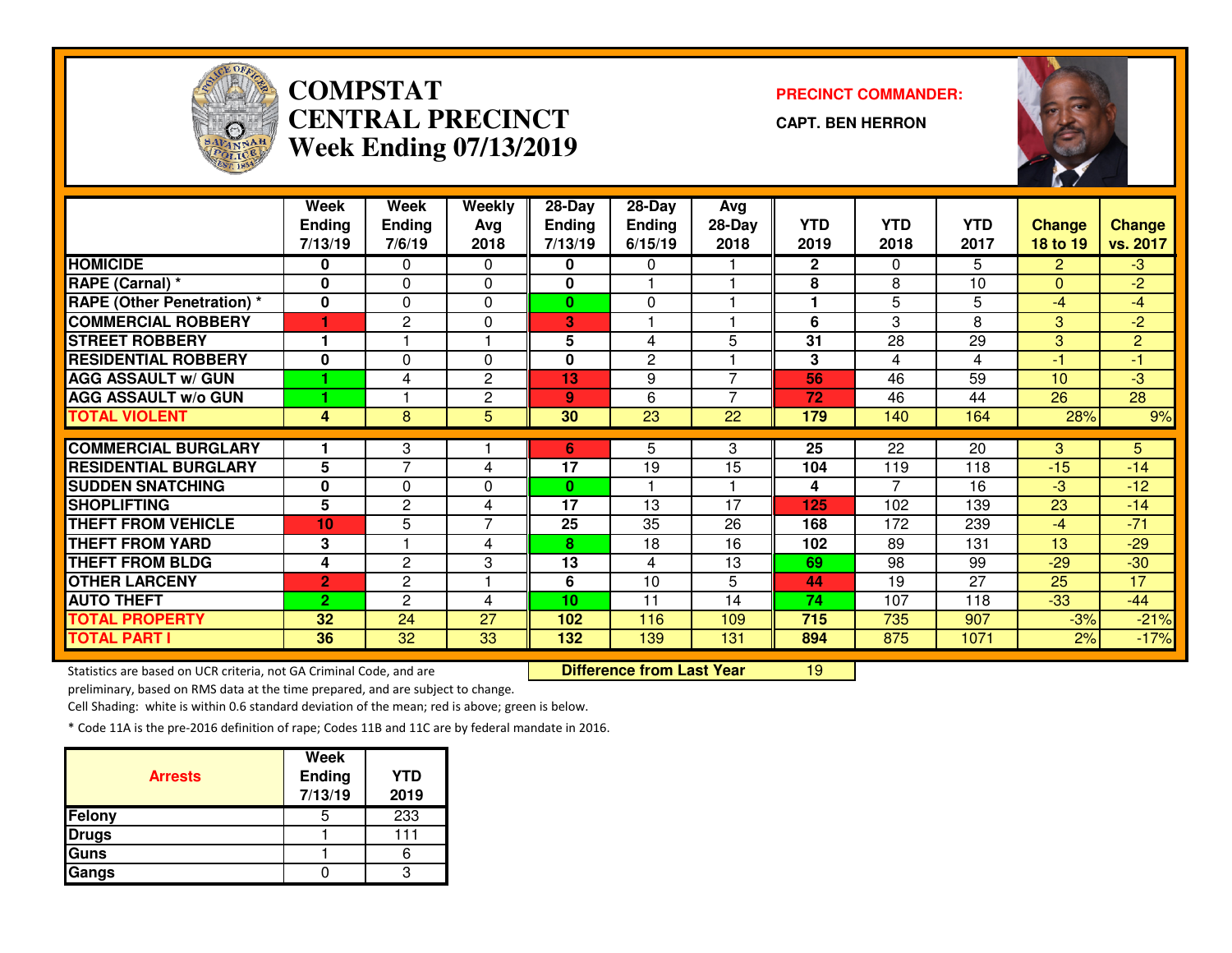

# **COMPSTATSOUTH PRECINCTWeek Ending 07/13/2019**

#### **PRECINCT COMMANDER:**

**CAPT. MICHELLE HALFORD**



|                                   | Week          | Week           | Weekly         | 28-Day         | $28$ -Day       | Avg            |            |                       |                 |               |                |
|-----------------------------------|---------------|----------------|----------------|----------------|-----------------|----------------|------------|-----------------------|-----------------|---------------|----------------|
|                                   | <b>Ending</b> | <b>Ending</b>  | Avg            | <b>Ending</b>  | <b>Ending</b>   | $28-Day$       | <b>YTD</b> | <b>YTD</b>            | <b>YTD</b>      | <b>Change</b> | <b>Change</b>  |
|                                   | 7/13/19       | 7/6/19         | 2018           | 7/13/19        | 6/15/19         | 2018           | 2019       | 2018                  | 2017            | 18 to 19      | vs. 2017       |
| <b>HOMICIDE</b>                   | 0             | 0              | 0              | 0              |                 | 0              | 5          | $\mathbf{2}^{\prime}$ |                 | 3             | 4              |
| RAPE (Carnal) *                   | $\bf{0}$      | $\Omega$       | 0              |                |                 |                | 6          | 6                     | $\mathbf{2}$    | $\Omega$      | $\overline{4}$ |
| <b>RAPE (Other Penetration) *</b> | 0             | 0              | 0              | 0              | 0               |                | $\bf{0}$   | 12                    | 3               | $-12$         | $-3$           |
| <b>COMMERCIAL ROBBERY</b>         | $\bf{0}$      | 0              | 0              | 2              | $\mathbf 0$     |                | 6          | 5                     | 16              |               | $-10$          |
| <b>STREET ROBBERY</b>             | 0             | $\mathbf{2}$   |                | 3              | 4               | 3              | 18         | 20                    | 14              | $-2$          | $\overline{4}$ |
| <b>RESIDENTIAL ROBBERY</b>        | $\mathbf{0}$  | $\Omega$       | 0              | $\mathbf{0}$   | $\Omega$        |                | 3          | 5                     |                 | $-2$          | $\overline{2}$ |
| <b>AGG ASSAULT w/ GUN</b>         | 3             |                |                | $6\phantom{1}$ | 8               | $\overline{2}$ | 34         | $\overline{ }$        | 22              | 27            | 12             |
| <b>AGG ASSAULT w/o GUN</b>        |               | 4              | 1              | 8              | 8               | 4              | 49         | 23                    | 20              | 26            | 29             |
| <b>TOTAL VIOLENT</b>              | 4             | $\overline{7}$ | 3              | 20             | $\overline{22}$ | 14             | 121        | 80                    | $\overline{79}$ | 51%           | 53%            |
|                                   |               |                |                |                |                 |                |            |                       |                 |               |                |
| <b>COMMERCIAL BURGLARY</b>        | $\bf{0}$      | 0              |                | 4              | 9               | 5.             | 38         | 26                    | 31              | 12            | $\overline{7}$ |
| <b>RESIDENTIAL BURGLARY</b>       | 4             | 4              | 4              | 14             | 11              | 15             | 53         | 118                   | 91              | $-65$         | $-38$          |
| <b>SUDDEN SNATCHING</b>           |               | 0              | 0              | 2              | $\overline{2}$  |                | 8          | 5                     | 3               | 3             | 5              |
| <b>SHOPLIFTING</b>                | 11            | 19             | 13             | 46             | 29              | 53             | 325        | 314                   | 391             | 11            | $-66$          |
| <b>THEFT FROM VEHICLE</b>         | 9             | 6              | $\overline{7}$ | 42             | 49              | 28             | 204        | 181                   | 250             | 23            | $-46$          |
| <b>THEFT FROM YARD</b>            | 1             |                | $\mathbf{2}$   | 10             | 5               | 8              | 41         | 49                    | 44              | $-8$          | -3             |
| <b>THEFT FROM BLDG</b>            | 4             |                | 3              | 13             | 12              | 12             | 90         | 71                    | 136             | 19            | $-46$          |
| <b>OTHER LARCENY</b>              | 0             | 2              |                | 4              | 9               | $\mathbf{2}$   | 27         | 16                    | 21              | 11            | 6              |
| <b>AUTO THEFT</b>                 | 5             | 3              | 3              | 18             | 20              | 11             | 77         | 79                    | 89              | $-2$          | $-12$          |
| <b>TOTAL PROPERTY</b>             | 35            | 36             | 34             | 153            | 146             | 136            | 863        | 859                   | 1056            | 0%            | $-18%$         |
| <b>TOTAL PART I</b>               | 39            | 43             | 37             | 173            | 168             | 150            | 984        | 939                   | 1135            | 5%            | $-13%$         |

Statistics are based on UCR criteria, not GA Criminal Code, and are **Difference from Last Year** 

<sup>45</sup>

preliminary, based on RMS data at the time prepared, and are subject to change.

Cell Shading: white is within 0.6 standard deviation of the mean; red is above; green is below.

| <b>Arrests</b> | Week<br><b>Ending</b><br>07/06/2019 | <b>YTD</b><br>2019 |
|----------------|-------------------------------------|--------------------|
| Felony         |                                     | 185                |
| <b>Drugs</b>   |                                     | 112                |
| Gun            |                                     |                    |
| Gangs          |                                     |                    |